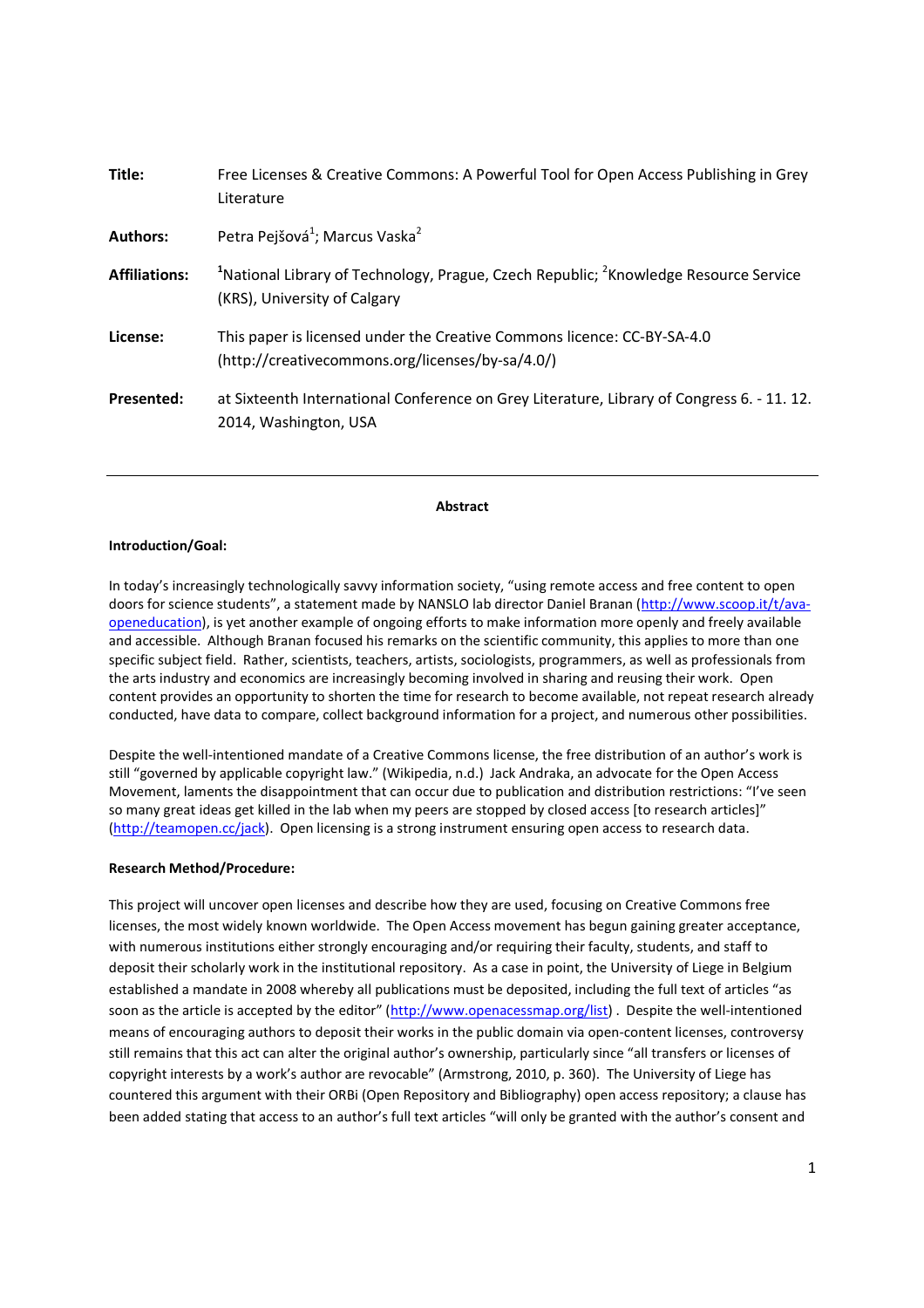according to the rules applicable to author's rights and copyrights" (http://www.openacessmap.org/list). This increased visibility in publications and access to research has resulted in ORBi currently holding a ranking of 34 out of 1746 repositories worldwide, recording more than 2 million downloads since its inception (http://orbi.ulg.ac).

Via a survey, international, national, subject, and institutional repositories will be selected, in order to determine if Creative Commons licenses are being used at these facilities and if so, how and in what way (i.e. which type of documents are being deposited?, what is the degree of usage? etc). The survey will focus on the different Creative Commons licenses available, and how these affect open access and copyright restrictions.

#### **Results:**

We believe that results obtained from the survey will not only provide us with a comparative environmental scan of the existence of Creative Commons licenses at various institutions, but will also reveal insufficiencies and recommend approaches on how to increase the use of these licenses in grey literature repositories. It is anticipated that this venture will generate renewed interest and awareness in creating a more seamless link between open access publishing and grey literature. It is in this research context that the technology and innovation triangles combine, "extending the scope beyond R & D [research and development]" (Pant and Hambly-Odame, 2010), to the grey literature community as a whole. While certain document types may never be deposited into an institutional repository, and some authors may voice concerns about feeling obligated to adhere to such a mandate, the benefits clearly outweigh any potential harms. Open Access publishing in the grey literature domain via the use of Creative Commons licenses creates the multiplier effect, "permitting the creation of new works which may never have come into existence" (Armstrong, 2010, p. 368).

# *Open Access and the Open Access Movement: Publishing Connections*

 Succinctly defined, Open Access (OA) refers to material that is "free of charge, and free of most copyright and licensing restrictions" (Suber, 2013). In addition, OA documents are widely available and accessible, serving as invaluable components of research pursuits in numerous disciplines. According to Peter Suber, considered the founder of OA, the Open Access Movement began in 1993 as a result of the launch of the World Wide Web and initiation of online publishing. A decade later, several statements supporting OA began to arise, including Suber's aptly named BBB: The Budapest Open Access Initiative (February 14, 2002), the Bethesda Statement on Open Access Publishing (April 11, 2003), and the Berlin Declaration on Open Access (October 22, 2003). While the exact definition of OA differs somewhat across the statements, the underlying uniting principles remain the same: access to freely available literature without barriers, while recognizing and giving authors control "over the integrity of their work and the right to be properly acknowledged and cited" (Suber, 2013).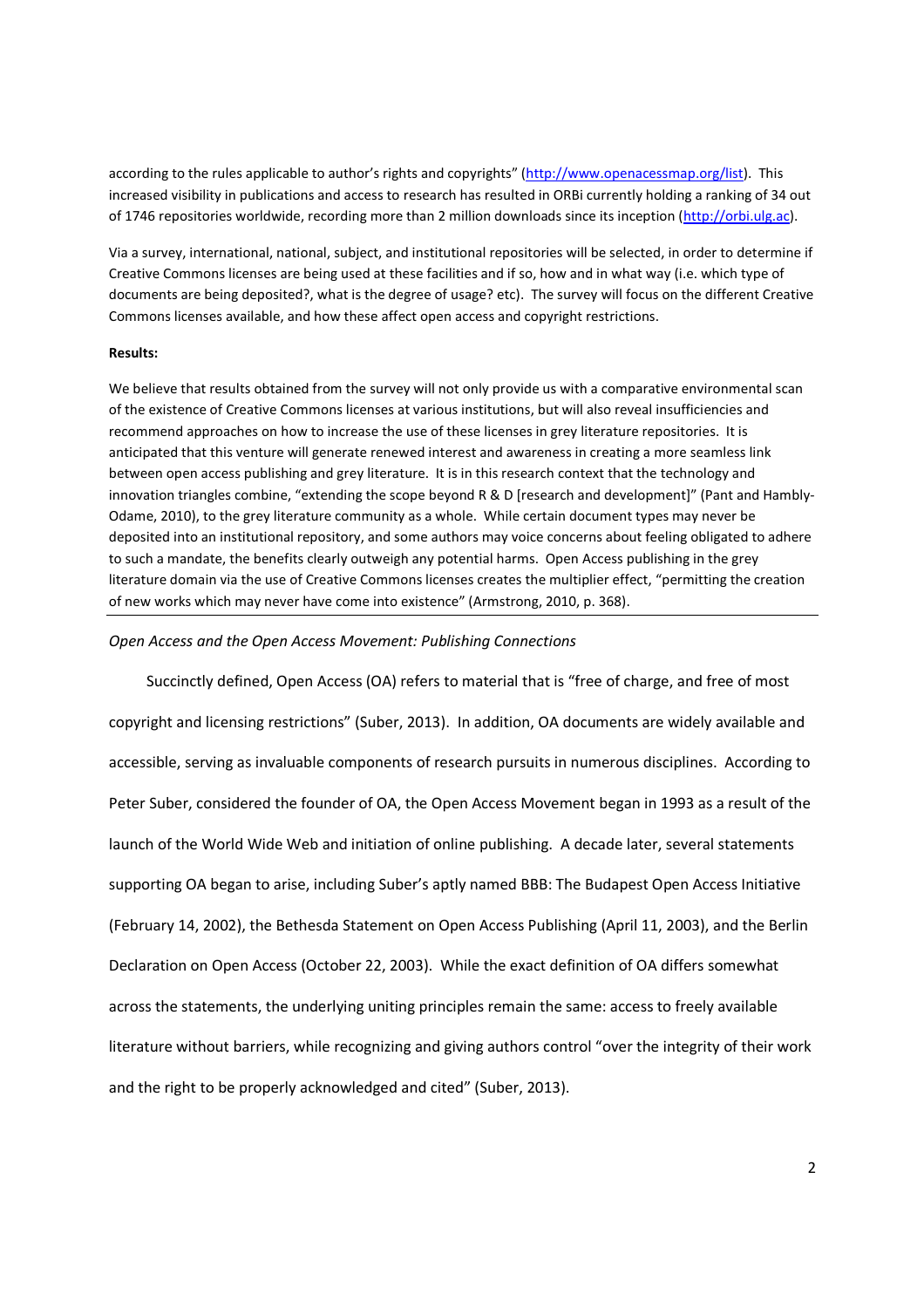The continuous hunger for information, particularly that which is available at one's fingertips, culminated in the internationally renowned Open Access Week. Inaugurated in 2006, Open Access Week continues to advocate for free, immediate online access to the results of scholarly research and the right to use and re-use those results as needed (Open Access Week, 2014). Despite misgivings by some that the impact of articles published via OA is not as reputable as those found in mainstream academic journals, Suber is quick to argue that the peer review process in OA journals is just as "rigorous and honest as peer review in conventional journals, [often using] the same procedures, the same standards, and even the same people" (Suber, 2013). In order to backup these claims and offer support for publishing in OA journals, the Open Access Scholarly Publishers Association (OASPA) was founded in 2008, with a mission of representing the interests of OA journal and book publishers worldwide, in all disciplines. At present, 83 organizations and individuals are members of the OASPA including F1000Research, Utrecht University Library, BioMed Central, BMJ, Hindawi Publishing Corporation, ProQuest, SAGE, Taylor & Francis, Wiley, DOAJ, SPARC Europe, EBSCO, and many more. OASPA believes that through a shared interest in developing appropriate business models, tools, and standards to support OA publishing, "we can ensure a prosperous and sustainable future to the benefit of our members and the scholarly communities they serve" (OASPA, 2014).

Despite all the accolades for the OA Movement, particularly journals (gold OA) and repositories (green OA), Suber reminds his readers that several of the OA initiatives that exist today would not have come to fruition without publicly-funded research. Despite proclamations that OA material is free to all who wish to peruse it, Suber cautions that free is an ambiguous term, particularly since this literature is "not free to publish or produce" (Suber, 2013). To ease concerns regarding copyright along with the exorbitant fees that some vendors charge for publishing in their academic journals, organizations have been created to offset these fees, allowing authors "to publish their article in open access in a high quality journal and for a reasonable price." (Quality Open Access Market, 2014). Of particular note is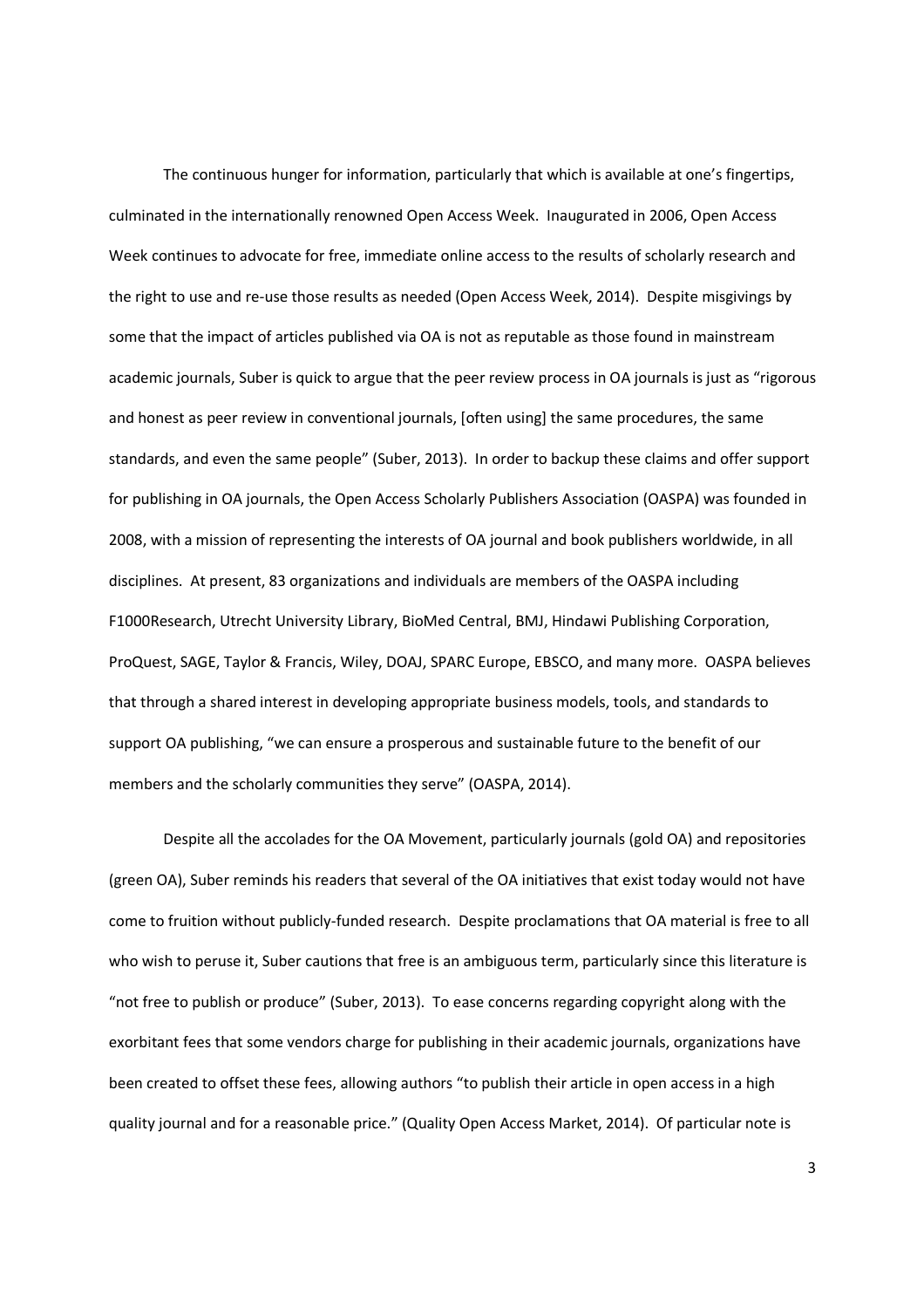the Quality Open Access Market (QOAM), an open crowd-sourcing website, marketed as a central point of contact providing authors with a wider selection of journals to publish in, and educating publishers on improving their submission and publishing policies. This creates a "transparent academic publishing environment." (Quality Open Access Market, 2014).

In a thought-provoking article published in 2013, Jeffrey Beall, a librarian at the University of Colorado, paints a different picture of what he believes are the true motives behind the OA movement. While certainly not condoning the purpose and value of OA, especially with its logical stance of freedom of information to all who seek it, Beall argues that the OA movement imposes "onerous mandates on researchers, mandates that restrict individual freedom." (Beall, 2013, p. 589). In particular, Beall singles out a number of academic journal publishers, claiming that the influx of so-called predatory journals have led to some scholarly journals losing the prestige that they once carried: "there are many unscientific ideas that people can get published in scholarly journals thanks to predatory open-access publishing" (Beall, 2013, p. 595). While Beall's views appear to be in the minority, they do posit further thought on his notion that these journals are functioning as digital repositories, leading to an increasing interest in the connections between OA publishing and the grey literature.

#### *OA Publishing and Grey Literature*

Despite an awareness among libraries and scholars of the importance of the green OA, namely institutional repositories, especially with regards to publishing in the field of grey literature, there are still only a few "institutions involved in managing repositories" (Simeonov and Stanchev, n.d., p. 165). Further, a new protocol for metadata harvesting, doajArticle, spreads awareness of the OA Movement, increasing the "interoperability between DOAJ journals and institutional repositories" (Simeonov and Stanchev, n.d., p. 167). While more and more grey literature is being made available, we have only scratched the surface of the wealth of unknown material that exists; thus access to grey literature continues and will forever remain a challenge (Banks, 2004). In a commentary published in the Journal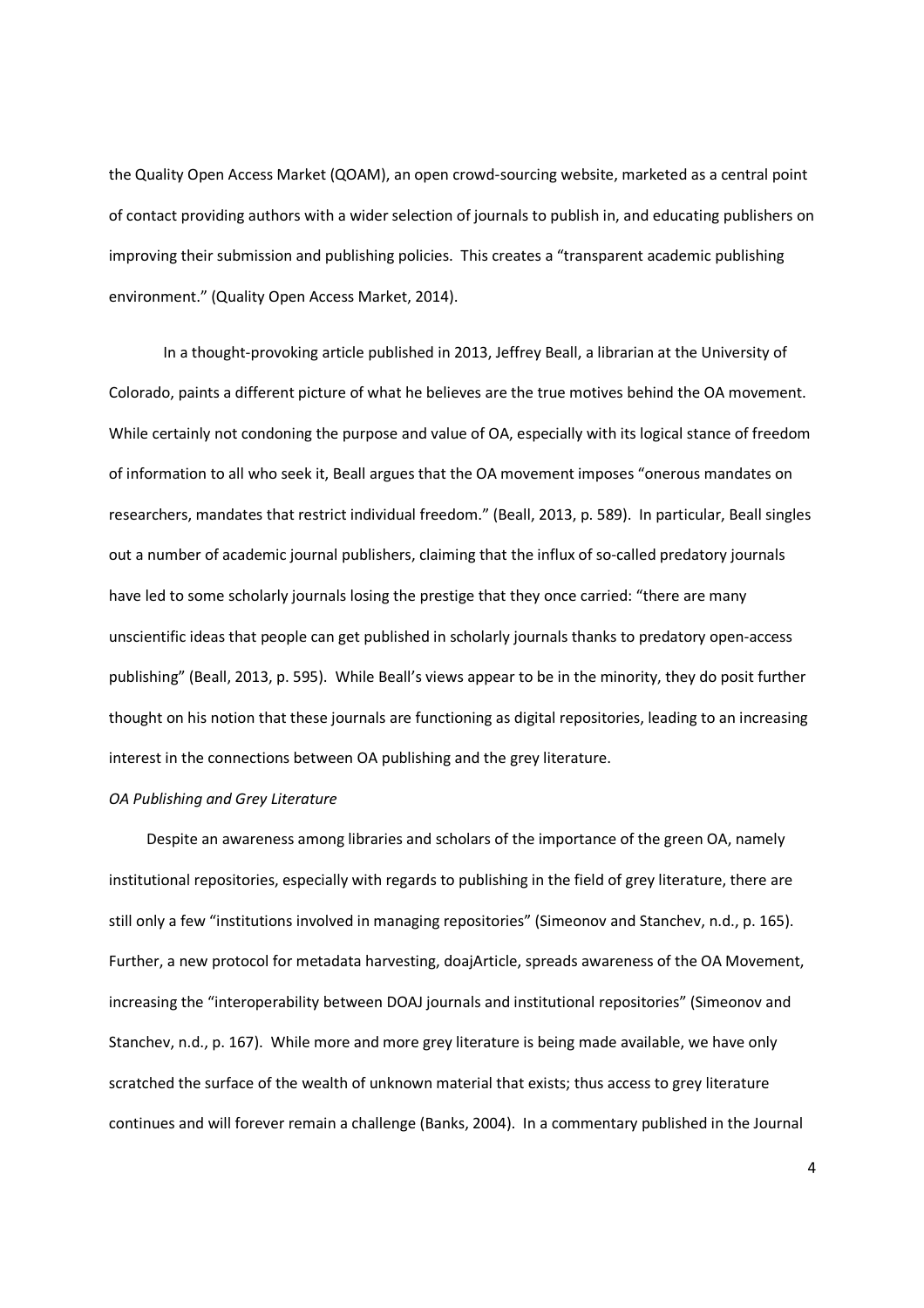of the Medical Libraries Association in 2004, Marcus Banks discusses the resistance that many libraries, particularly those in the health sciences, face from commercial publishers when choosing open access platforms, placing research findings in the public domain free of charge: "moral logic argues that such information should be freely available; market logic has turned it into a valuable commodity" (Banks, 2004, p. 164). Banks laments that this logic is counter-intuitive, particularly since non-published studies often have their origins in the grey literature, acting as a supplement to the core research published in the mainstream journals. Interestingly, this supplementary material is, by and large, openly accessible.

Several arguments and convictions can be made for publishing grey literature in OA domains (both gold and green). Nevertheless, despite subjecting grey literature to internal quality assessments (where a publishing institution's name and reputation are often at stake), the debate on the quality of grey literature continues, mainly due to concerns that it does not undergo the rigorous peer-reviewed process of many journals. Further, with no obligation for long-term archiving in place, grey literature continues to be difficult to locate, as it may be transferred elsewhere or become forever lost in cyberspace. Finally, "grey literature provides an essential complement to peer-reviewed findings" (Myska and Savelka, 2012); while there will always be copyright exceptions in place, free use Creative Commons licenses bypass many copyright restrictions, including being able to disseminate, re-use, or build upon an existing document. Without open access publishing, locating the grey literature would be a daunting task.

# *Creative Commons and Free Licenses*

<sup>1</sup>See Peter Drahos with John Braithwaite, *Information Feudalism: Who Owns the Knowledge Economy?* (New York: The New Press, 2003), 37.

<sup>…&</sup>quot;We come from a tradition of 'free culture' – not 'free' as in 'free beer' (to borrow a phrase from the founder of the free software movement<sup>1</sup>), but 'free' as in 'free speech,' 'free markets', 'free trade', 'free enterprise', 'free will', and 'free elections.' A free culture supports and protects creators and innovators. It does this directly by granting intellectual property rights. But it does so indirectly by limiting the reach of those rights, to guarantee that follow-up on creators and innovators remains *as free as possible* from the control of the past. A free culture is not a culture without property, just as a free market is not a market in which everything is free. The opposite of a free culture is a 'permission culture' – a culture in which creators get to create only with the permission of the powerful or of creators from the past." (Lessig, 2004)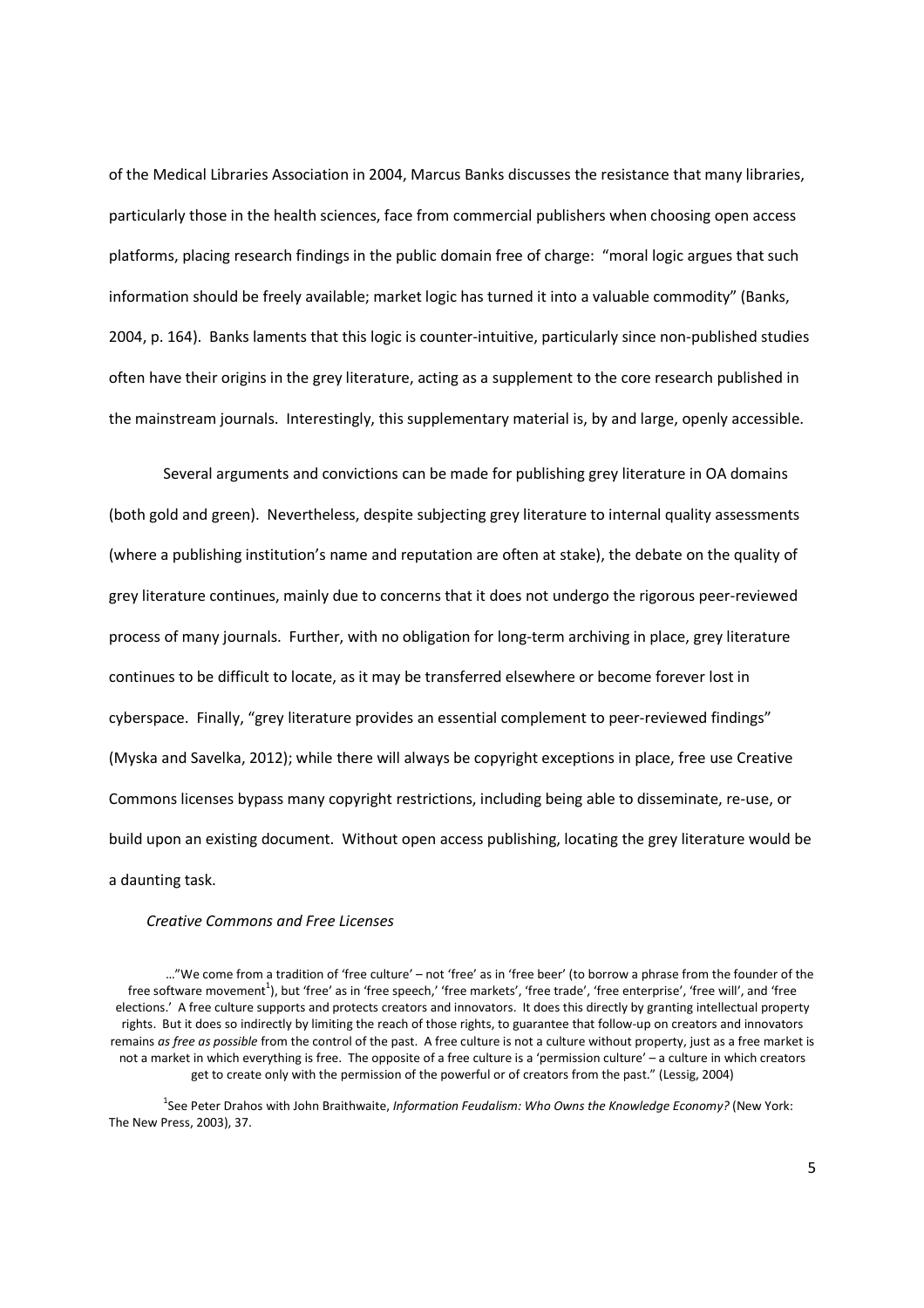In the preface to his monograph *Free Culture*, Lawrence Lessig equates freedom of information with the right to produce material openly without stringent copyright requirements or other barriers to access. Since the launch of the information superhighway, the Internet, more than two decades ago, a divide has existed between authors and their works. While most would agree with Lessig's philosophy of information sharing, concerns abound with works being re-used without giving credit or obtaining permission from the creator, particularly if the said work is being used for commercial purposes. In 2001, Creative Commons (CC) was established in Massachusetts as a "nonprofit organization that enables the sharing and use of creativity and knowledge through free legal tools."

(CreativeCommons.org, n.d.). Now headquartered at Stanford University, CC has standardized the copyright dilemma by developing a set of seven licenses allowing authors to determine how and in which way their works can be shared and used. Since the inauguration of the CC movement, numerous collaborative projects in a wide range of disciplines have been undertaken, none more notable perhaps than Luke Surl's Team Open, a venture aimed at "collecting and sharing stories of the power of Creative Commons licenses" (Surl, n.d.)

 Released on December 16, 2002, the set of seven CC licenses, which continue to be followed to this day, provide rights and freedoms beyond stringent copyright law and its fair use policy (Lessing, 2004). Lessing further states that in the first six months of the availability of CC licenses, more than one million objects were registered (p. 285). These seven main licenses, permitting free distribution of an otherwise copyrighted work, are as follows:

- CC0 No Rights Reserved, providing an opportunity to opt out of copyright and database protection;
- CC BY Attribution, allowing others to distribute or further build upon the creator's work, even for commercial purposes, as long as credit for the original work is given;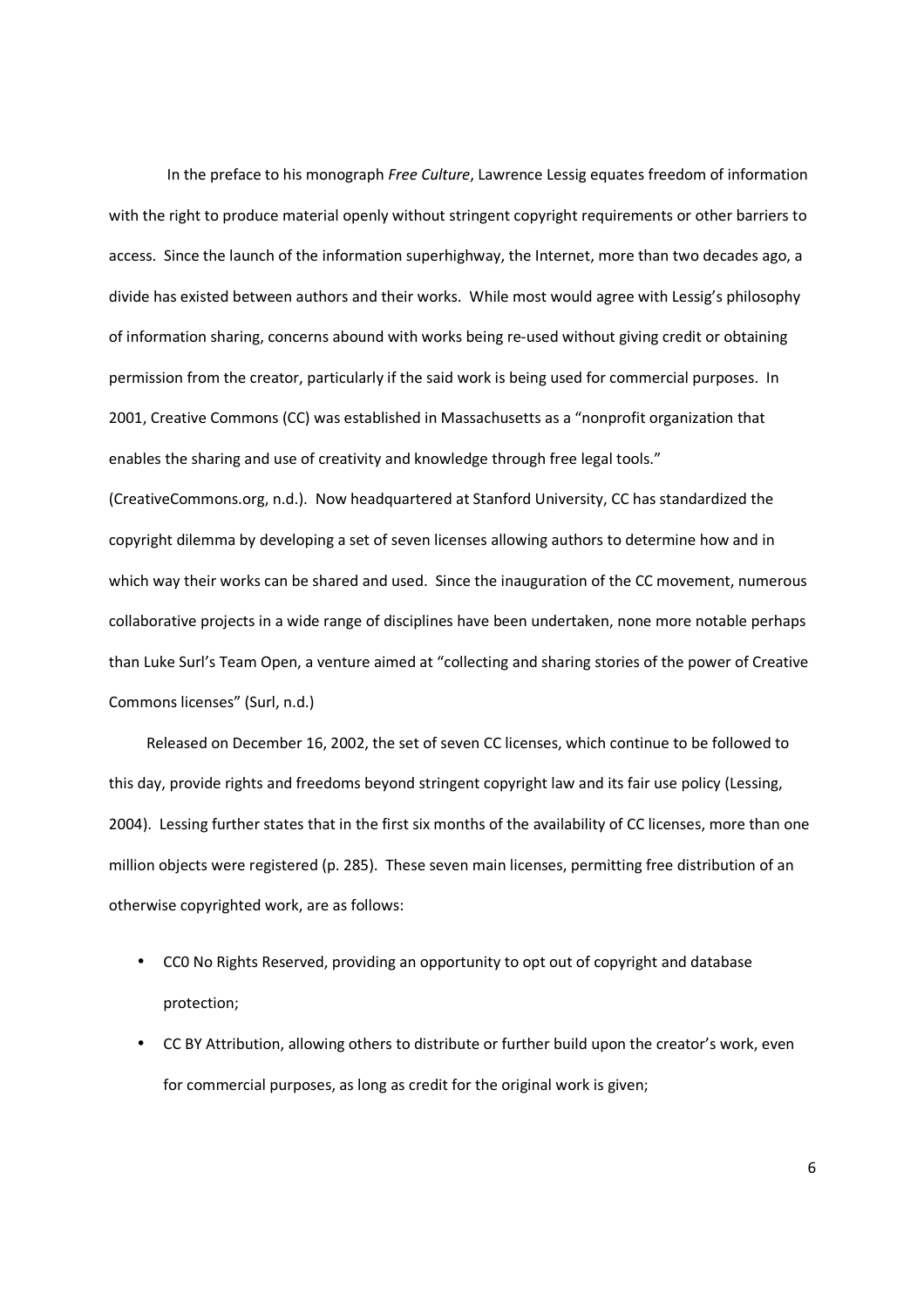- CC BY SA Attribution or ShareAlike, allowing others to build upon the creator's work, even for commercial purposes, as long as the original work is credited and the new creation is licensed under the same terms as the original;
- CC BY ND Attribution No Derivatives, allowing for the redistribution, either commercially or non-commercially, as long as the work is not changed, and credit to the original is given;
- CC BY NC Non Commercial, allowing others to build upon the original work, for noncommercial purposes. The new work must acknowledge the creator, although as it is noncommercial, the derivative work does not need to be licensed on the same terms;
- CC BY NC SA Attribution Non-Commercial ShareAlike, allowing others to build upon the original work, for non-commercial purposes, as long as the original is credited, and the license of the new creation is identical to the original; and finally
- CC BY NC ND Attribution Non-Commercial No Derivatives. Considered the most restrictive license in the set, others may only download and share original work, as long as credit is given, but cannot change the original in any way or use it for commercial purposes.

*Creative Commons & Institutional Responses Survey* 

Creative Commons boldly proclaims that their mission is to "help share knowledge and creativity with the world" (CreativeCommons.org, n.d.). Taking this assumption into account, the authors of this paper launched a web-based survey, with a goal of uncovering the use of open licenses, specifically CC free licenses, in digital repositories worldwide. Carefully selecting international, national, subject, and institutional repositories, the purpose of this evaluation was to determine if CC licenses were being used at these facilities, and if so, how and in what way (i.e. which type of documents were being deposited, the degree of usage of these documents and the repository itself, etc.). The survey also focused on the different CC licenses available, and how application of these terms affected open access and copyright restrictions.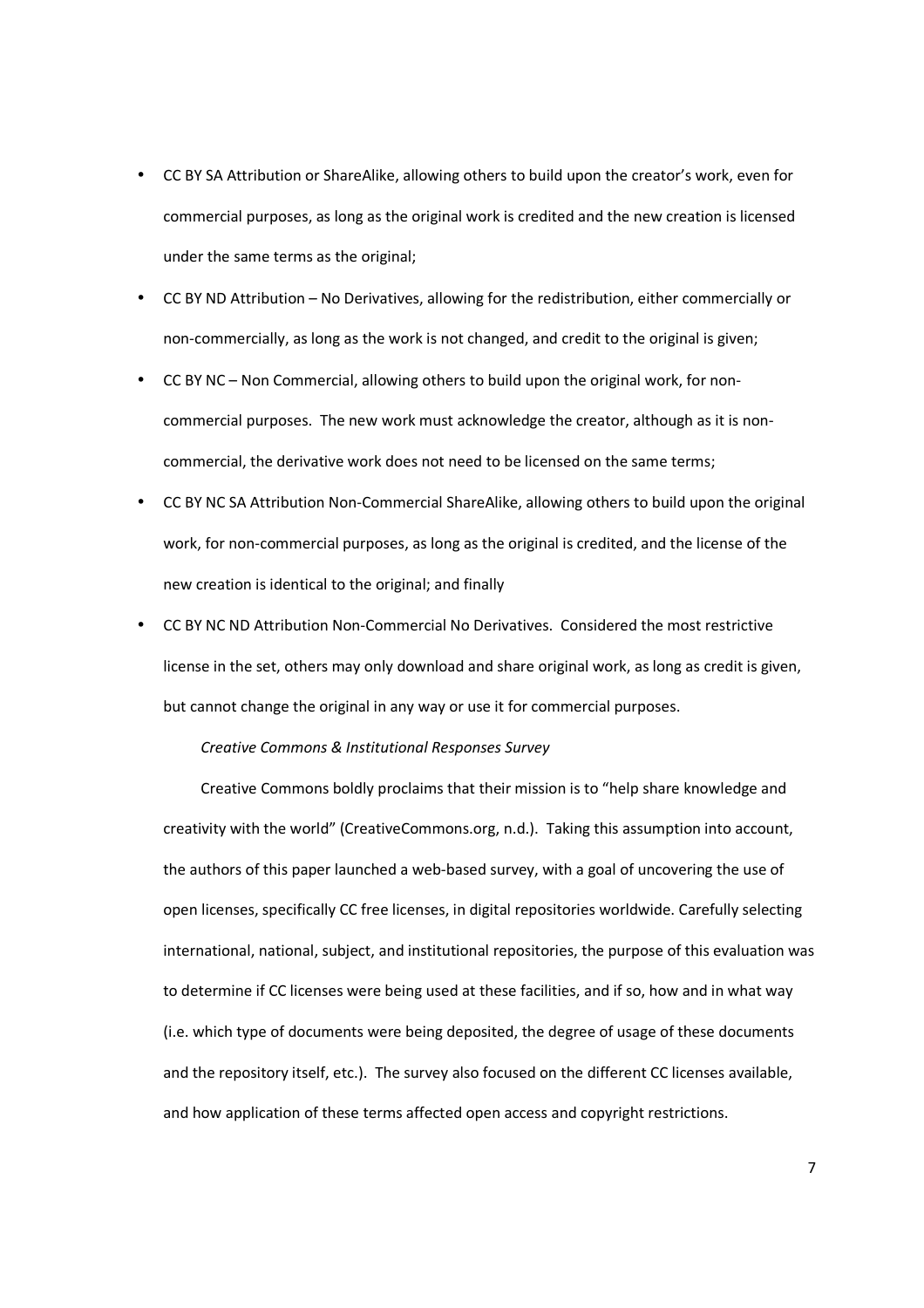The online survey ran for a one-month period, launching on September 26, 2014, and closing on October 27, 2014. Hosted via SurveyMonkey, a web-based platform familiar to the authors, respondents were tasked with answering seven questions. Although structured as a series of closed questions, necessitating only yes or no answers, respondents were probed to offer reasons for answering a question with a no. Further, nearly each question contained a comments section, thus melding the nature of the closed queries with leading open-ended requests; several respondents took advantage of this feature and elaborated on their replies.

 The survey was distributed via e-mail to the administrators of 83 repositories around the world, as well as being announced at the electronic conference of the Creative Commons group, and posted on GreyNet's Linked-In social network discussion forum. Forty-five completed questionnaires were received, the results of which will now be discussed.

# *Results & Discussion*

Question #1: Are Creative Commons licenses being used at your institutional repository? [Figure 1].



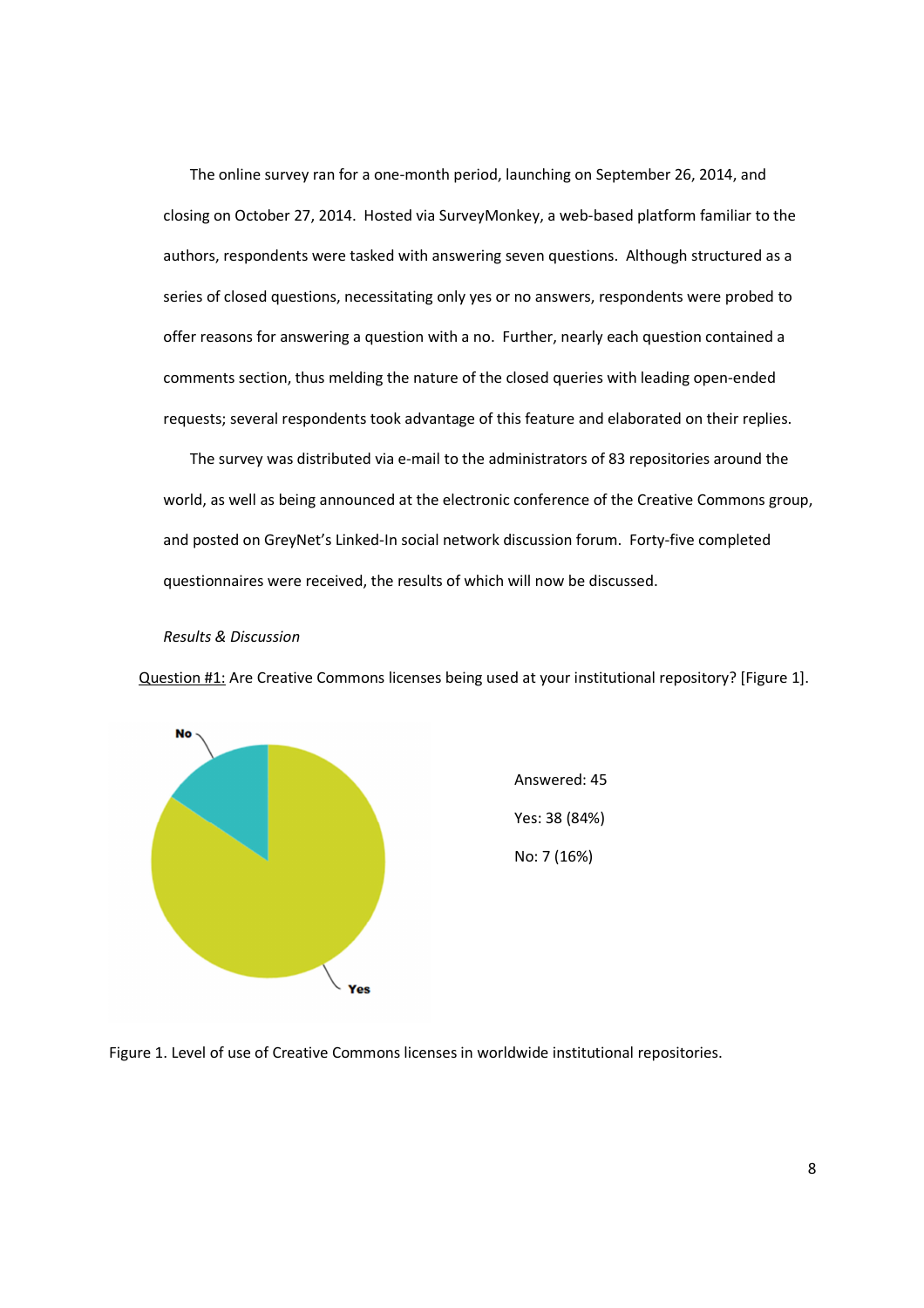The authors were pleased to see that CC licenses were recognized and used in the majority of institutional repositories. At sites where CC licenses were not yet established, a number of reasons were provided, the most common being legal aspects and poor awareness amongst academic staff of the existence of CC licenses and their affiliation with Open Access publishing.

 Question #2: Does your institution have a Creative Commons license policy? (if yes, please briefly describe below) [Figure 2]





Interestingly, despite 84% of institutions surveyed claiming that CC licenses are in use within their repositories, only 29% of these organizations have established a CC license policy. An institutional CC license policy aids in explaining legal aspects while also providing authors with clear instructions on how to make best use of this policy. This creates broader awareness, requiring that each employee gain familiarity with the policy. It was thus somewhat disconcerting for the authors of this paper to learn that more than two-thirds of repositories are void of CC license standards. These numbers thus strongly support the notion that implementing a CC license policy in institutions will not only increase the use of repositories within these institutions, but will also propagate good practice in the field and thus increase awareness.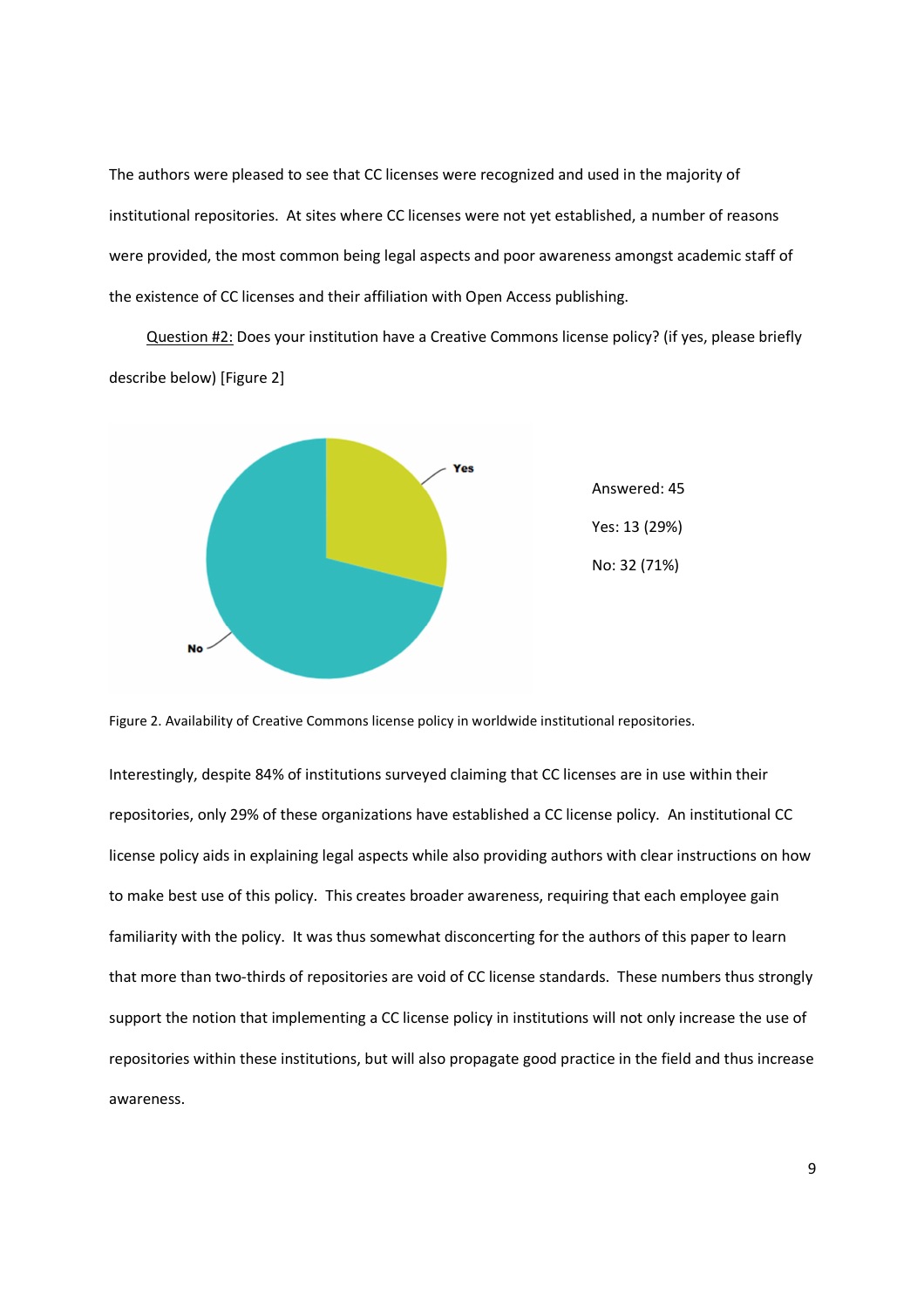While perusing the wealth of comments provided by respondents to this question, the

University of Cape Town provided an excerpt from section 9.2 of their Intellectual Property Policy, which

formally endorses CC licensing:

"UCT supports the publication of materials under Creative Commons licenses to promote the sharing of knowledge and the creation of Open Education Resources. UCT undertakes certain research projects that seek to publish the research output in terms of a Creative Commons license. 9.2.1 Author(s) of Copyright protected materials that are listed in clauses 8.2 and 8.3 are free to distribute their material under a Creative Commons license. 9.2.2 Author(s) of Copyright materials that are listed in clause 8.1 should seek permission from RCIPS, who on behalf of UCT, may grant permission for the material to be distributed under a Creative Commons license."

From the remaining commentaries relayed to this question, the authors learned that policies surrounding use of CC licenses differ according to types of documents, indicating conditions of subsidy rules. Strict usage of CC licenses for all work deposited in a repository caused problems with licensing rules as agreed to with publishers, particularly in determining which CC license should be allocated to published works on a compulsory basis. However, if the publication in question was already published elsewhere, under a different type of CC license, before being deposited in the institutional repository, the original license must be honoured. A single work cannot be entered under different CC licenses.

Question #3: Under which terms is a Creative Commons License deed issued at your institution?

(select all that apply) [Figure 3]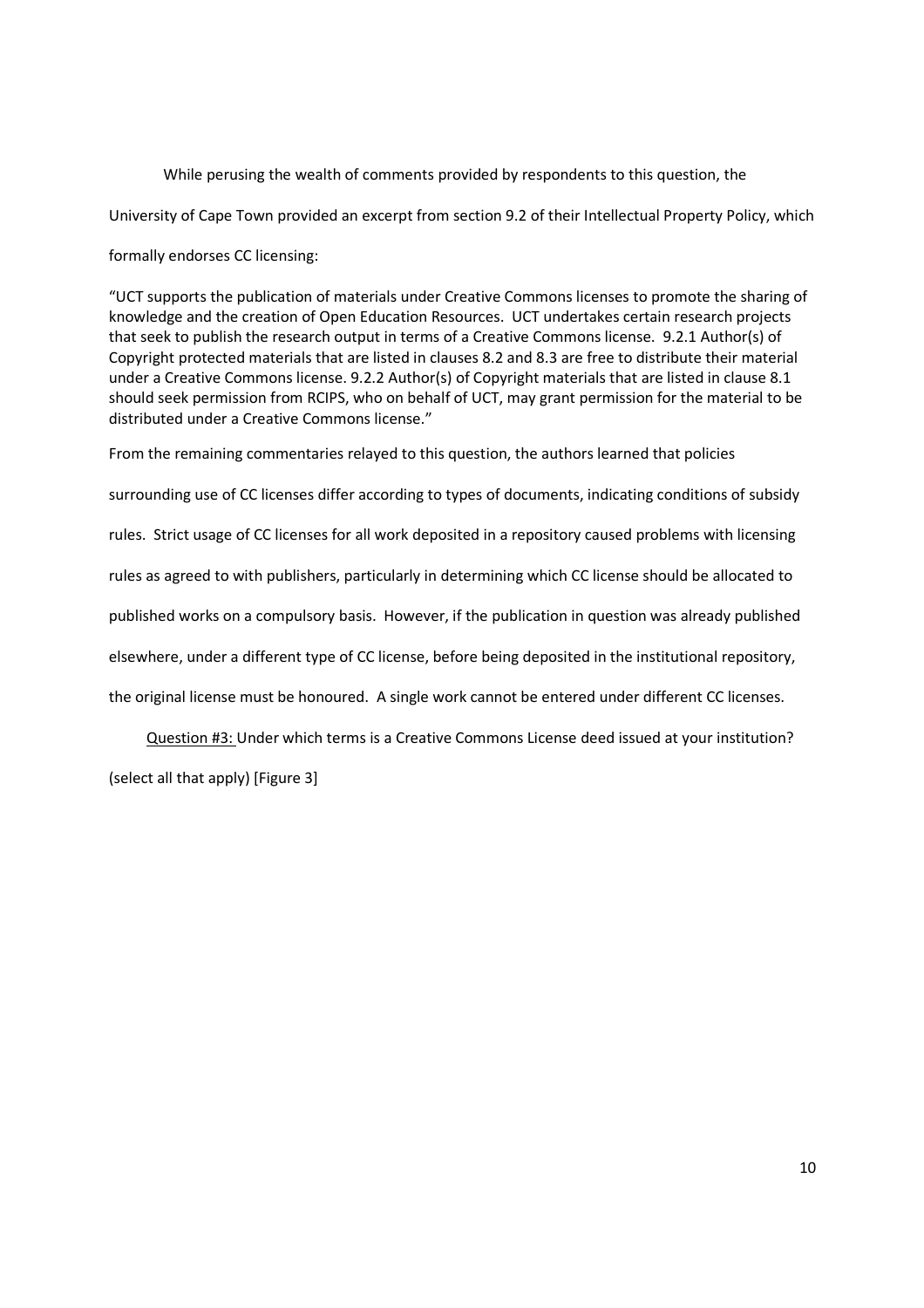

Figure 3. Terms of Creative Commons License deed in worldwide institutional repositories.

 As indicated by the responses received to this question, the CC BY license is liberal, and thus used most frequently. This echoes Myska's sentiments that "the basic and most permissive is the CC-BY license. This allows all forms of distribution, copying, adapting…for commercial gain. The author however must always be mentioned." (Myska, 2013). Further, CC BY supports development of a work due in large part to freedom of usage. As Myska explains, "the licensor may also [use] restrictive license elements. Thus he may prohibit the commercial use (NC – NonCommercial), modifications (ND – NonDerivatives), or allow modifications upon condition (SA-ShareAlike)" (Myska, 2013). These types of licenses are also often used, particularly NC, NonCommercial. It can be difficult to determine what is considered commercial usage, which is one of the reasons why NC attribution has become a subject of legal arguments, despite the definition of NonCommercial use remaining unchanged.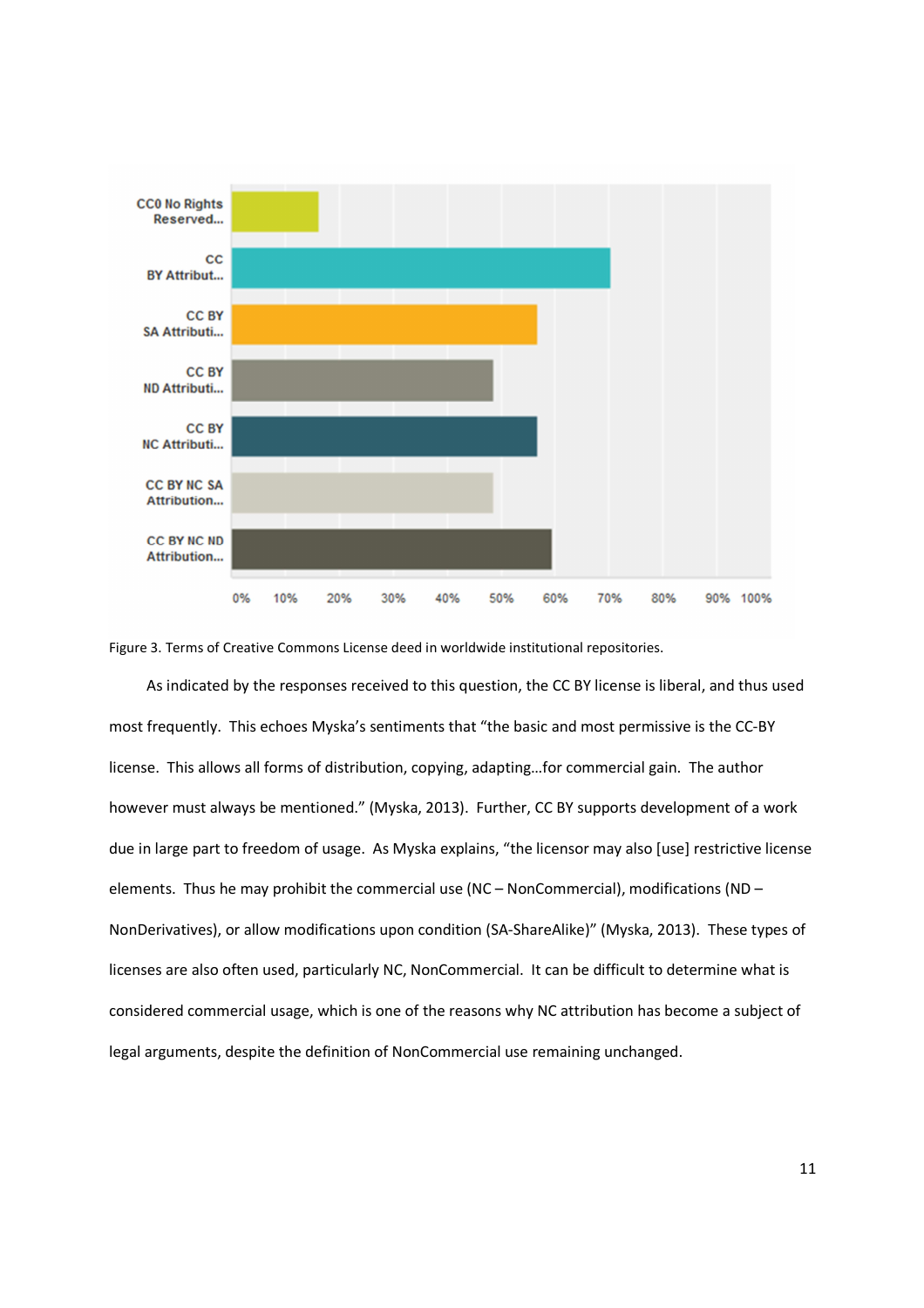NonCommercial use is thus understood as not primarily intended for or directed towards commercial advantage or monetary compensation. This disputed restrictive condition of the CC licenses has been recently at least partially clarified by the interpretational guidelines published by the CC. Although not binding, they do attempt to provide at least a basic orientation for what should be considered noncommercial use. Most importantly, it is not the nature of the *subject* using CC 4.0, but the nature of *such use* that shall be decisive. Therefore, even commercial entities may use the works licensed for noncommercial uses only. Further, the NC clause does not limit the scope and exceptions provided by the respective applicable law. In addition, the licensor is not limited to use the work commercially (i.e. to make use of dual-licensing). Unfortunately, the courts rendering decisions related to this condition do not necessarily fully comprehend the proper functioning of this clause. For example, in the Curry v Audax case, the Amsterdam District Court did not award any damages to Mr. Curry. Interestingly, the court stated that CC licensed photos had no commercial value. In another CC related case, Deutschland radio, the German District Court in Cologne deemed the NC clause as not specific enough and explained it in accordance with the "Zweckubertragungslehre as 'only for private use.' However, this decision is not final as it has already been appealed." (Myska, 2014).

 Question #4: What types of documents are being deposited at your institution via use of a Creative Commons license? (select all that apply) [Figure 4]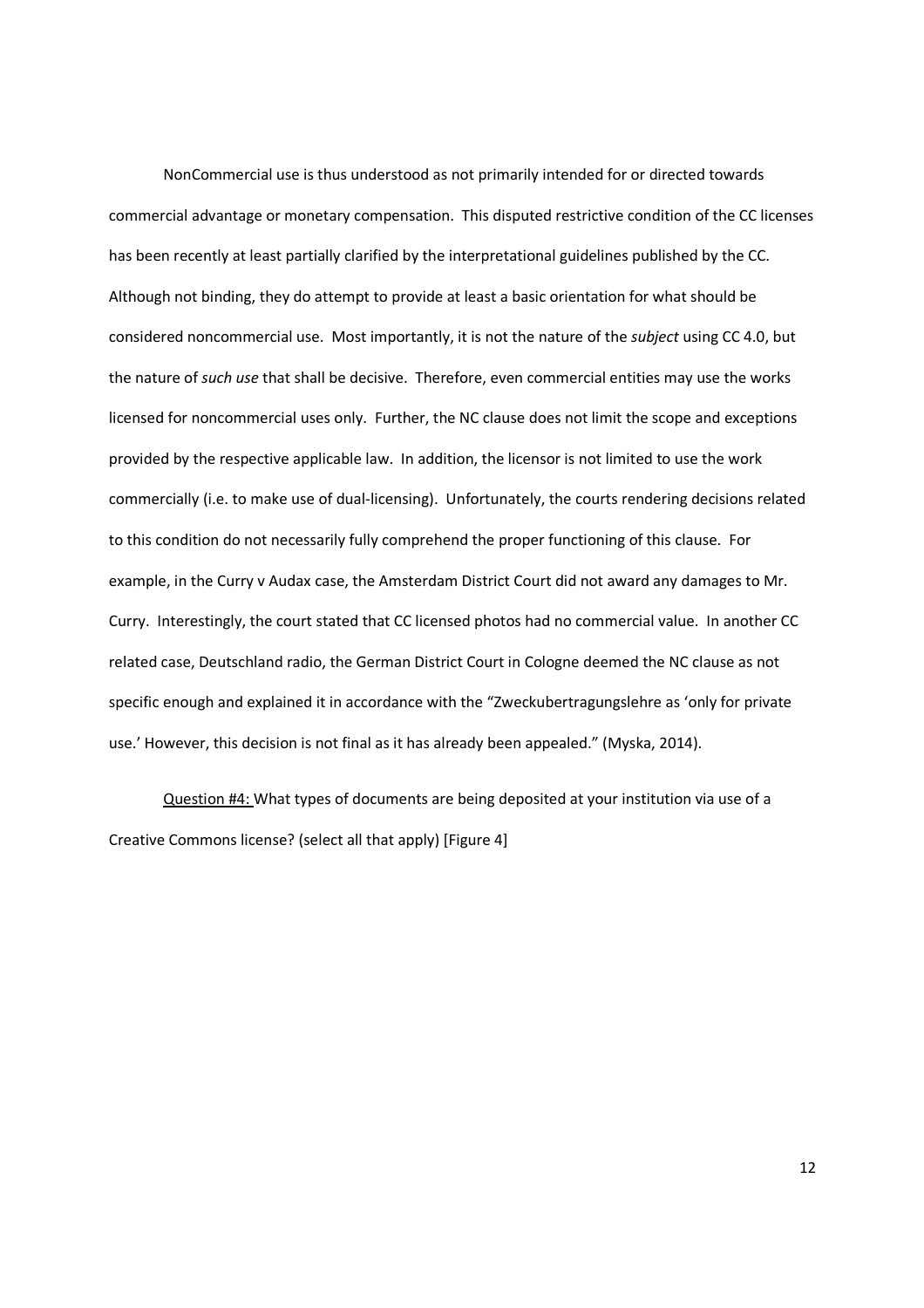

Figure 4. Types of documents deposited via use of Creative Commons license in worldwide institutional repositories.

Despite the push for increasing awareness publishing in different mediums, texts continue to occupy the majority of document types (92%) deposited in the repositories of the institutions surveyed. This finding seems to run parallel to various forms of grey literature: despite a noted increase in visual and audio representation, theses, government documents, conference proceedings, etc., all in text report format, continue to prevail. Nevertheless, despite the majority of text documents, pictorial and video elements are on the rise, perhaps attributable to increase trends in the use of social media.

Question #5: How often are Creative Commons licenses used at your institution?

In correlation with the first two questions in the survey, the authors of this paper were curious to see if any parallels could be drawn between awareness of CC licenses, subsequent policies to encourage their use, and frequency of use. Despite 84% of respondents claiming use of CC licenses in their repositories, it appears that only 16% of these licenses are used on a regular basis. More than one-half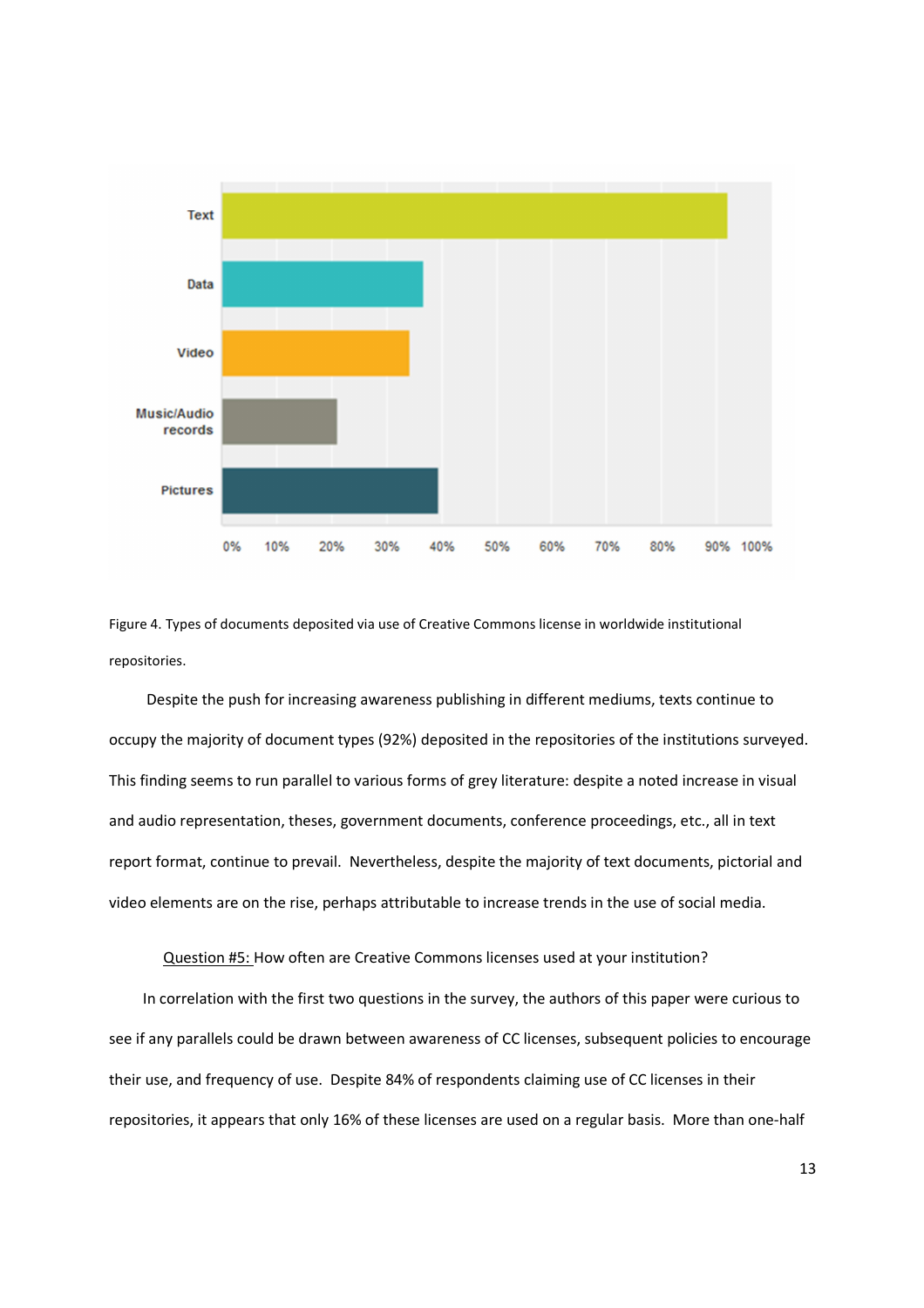(54%) of replies indicate that CC licenses appear to be used on an ad hoc basis, causing concerns in consistency and application.

One of the respondents to this question fittingly mentioned the need to respect the rights of third parties: "almost always and whenever possible…sometimes a CC license cannot be applied where the document in question contains third party copyright material." As the results of the authors' survey prove, there is considerable worldwide awareness and attention to CC licenses, and yet there continues to be a divide between claims that CC licenses are easy to use and practical compared to notions that the provision of training materials will create greater awareness.

Question #6: Besides Creative Commons licenses, does your repository use any other freely available licenses?

 The majority of respondents (70%) indicated that CC licenses were exclusively used within their institutions. However, for those organizations that perused other freely available licenses, the range of possibilities was fast, and included General Public Licenses (GNU/GPL.AGPL/Free Documentation License), Open Database Licenses (ODbL), Public Domain Mark, UK Open Government License, Free ART License; Non-Exclusive Distribution License and a Metadata Open License.

# Question #7: Please share your experiences using Creative Commons Licenses

The final question on the survey was qualitative in nature, open-ended to allow free reign and personal comments for understanding what CC licenses meant to readers. More than half of the respondents (25) provided thought-provoking replies. Some institutions are currently on the cusp of initiating a repository, others have had repositories in place for a number of years, and some continue to be wary of the purpose of CC licenses, expressing fears that they do not wish for others to modify any aspects of their works. Nevertheless, the majority of voiced opinions supported the CC movement, which the authors of this paper view as a positive trend towards open access publishing in the grey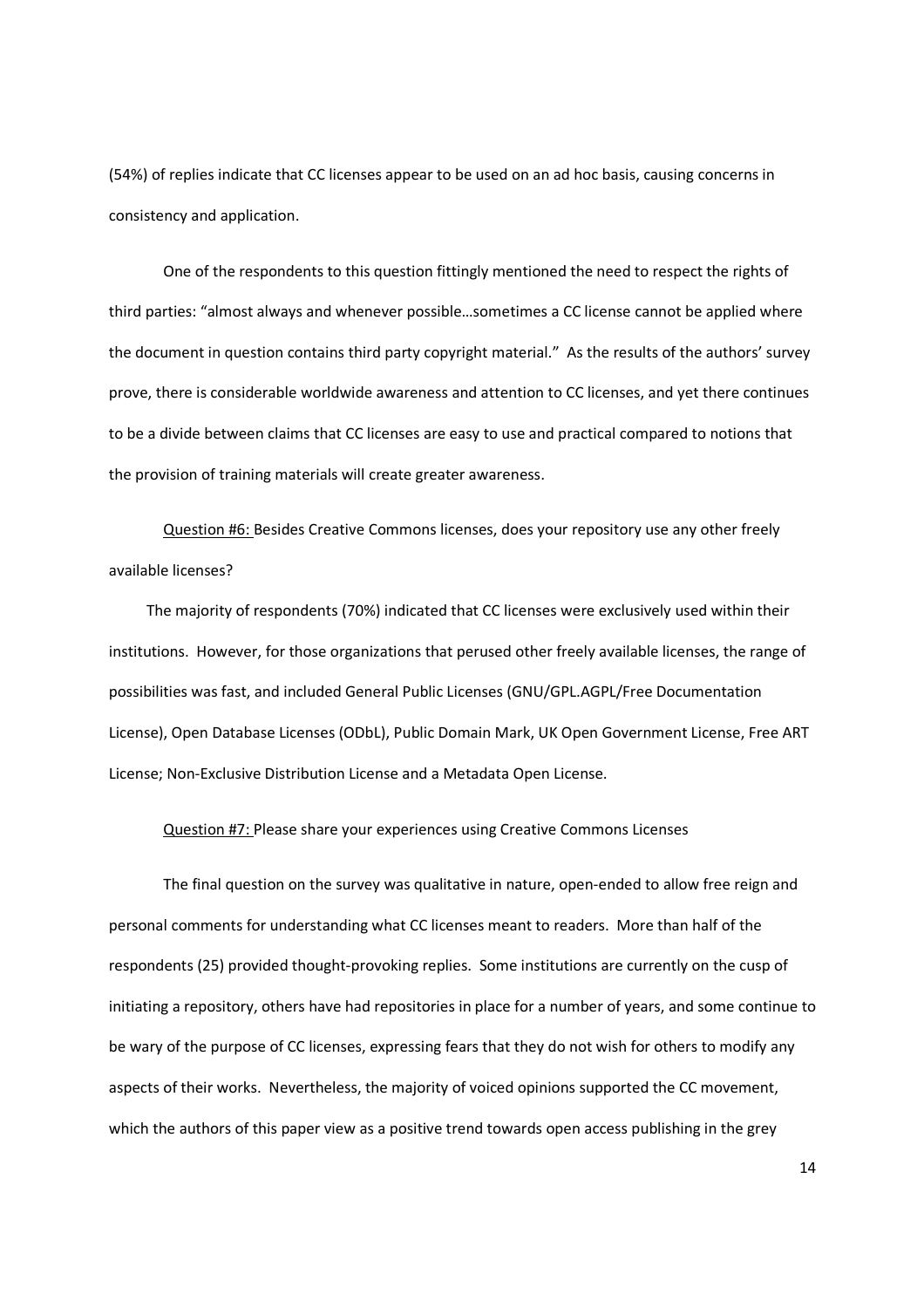literature realm. Perhaps then it is fitting to conclude with the comments of one user and his/her experience with DSpace, a common institutional repository platform:

"In general, authors/submitters do not pay much attention to the Creative Commons license screen in our DSpace workflow and simply by-pass reading the description. We have had some instances where authors submit papers that have contradictory copyright statements on their title page and we have to contact them individually to explain the terms of the CC license and to request that the statement be removed or changed to reflect the terms to which they agreed in the default license. To date, no author has objected to the terms of the CC license. We make a point of emphasizing the importance of articulating re-use terms. Some awareness among faculty and students has been aided by the advocacy and education practices of our Copyright unit. However, there is some discussion that our default license is too conservative, particularly for the purposes of re-using the data, and that we will need to create more policies, documentation, and outreach around recommended CC licenses for different types of content. We considered it a great victory to be able to incorporate the CC license as a default in our repository license and I don't think it likely that we will be able to generate buy-in for a more open default license at this time. My institution has an open access statement but no mandate."

# *Conclusion*

"Previously the domain of a few champions and committed individuals, but usage is on the increase". This comment from a survey respondent fully captures the current state of using Creative Commons licenses, where usage of such licenses in digital repositories remains high despite political underpinnings. Open access statements with no accompanying mandate are problematic, and legal aspects of CC license usage, coupled with pour knowledge of their existence and correct usage is one of the primary reasons why 84% of repositories surveyed refrain from using CC licenses on a regular basis. An environmental scan of the literature available on CC licenses and their use in repositories mirrors the sentiments of the gatekeepers who replied to the authors' survey questions; experiences have been either positive or cautious, but no comments or case studies were outright negative. This fact supports efforts to spread awareness of CC licenses not only to the grey literature community, but to all researchers worldwide. The authors of this paper thus recommend CC Licenses as a standard for publishing grey literature material. Reflecting back on the types of CC Licenses in use today, and in accordance with results from the survey of institutional repositories, CC BY Attribution is most widely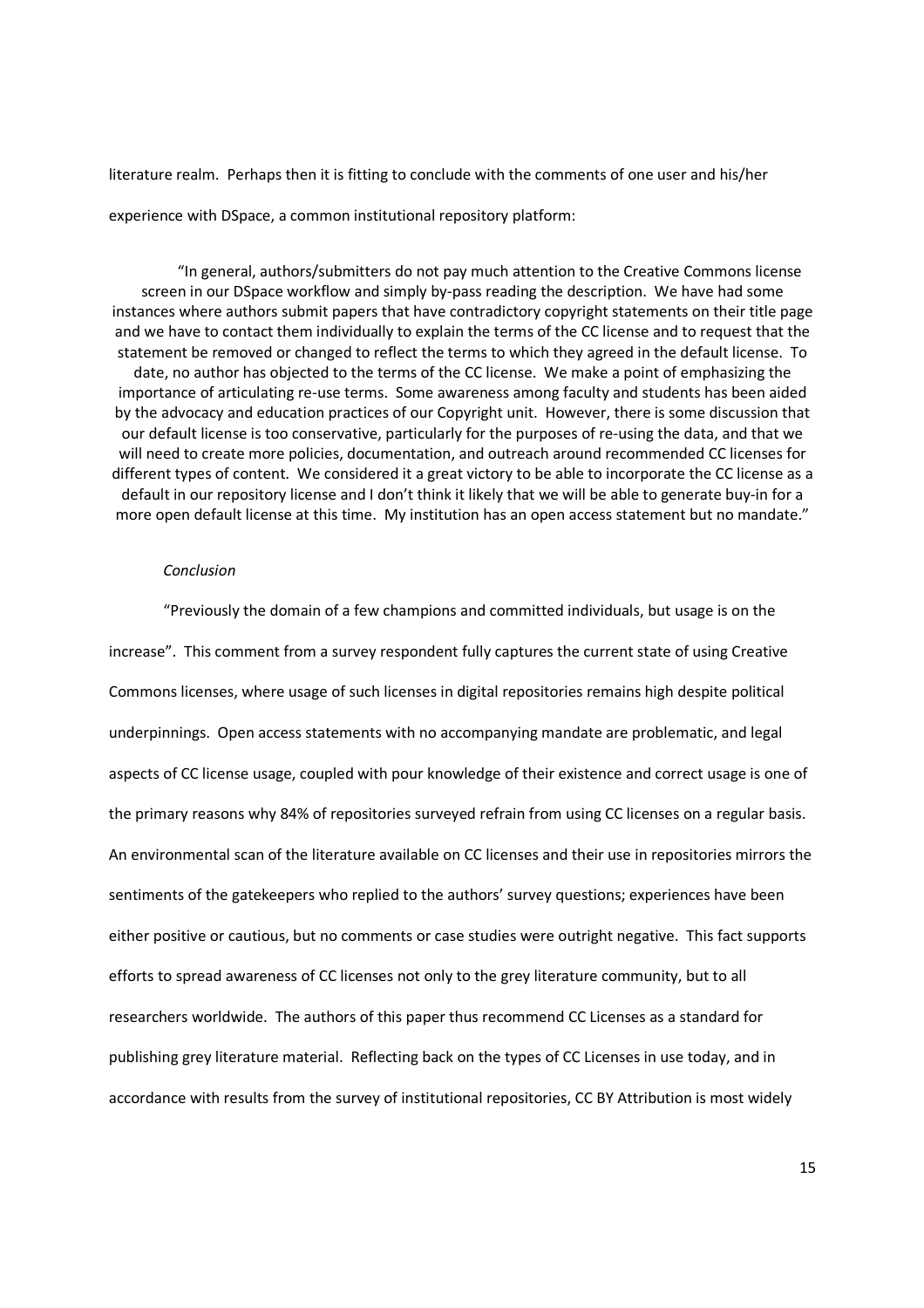used, and due to its characteristics, likely most suitable. This allows for the widest possible dissemination including commercial use which the grey literature community should not hold back from.

### **References**

- Armstrong, T.K. (2010). Shrinking the commons: Termination of copyright licenses and transfers for the benefit of the public. *Harvard Journal on Legislation, 47*(2), 359-423.
- Banks, M. (2004). Connections between open access publishing and access to gray literature. *Journal of the Medical Library Association 92*(2), 164-166.
- Beall, J. (2013). The Open-Access Movement is not really about open access. *TripleC 11*(2), 589-597.